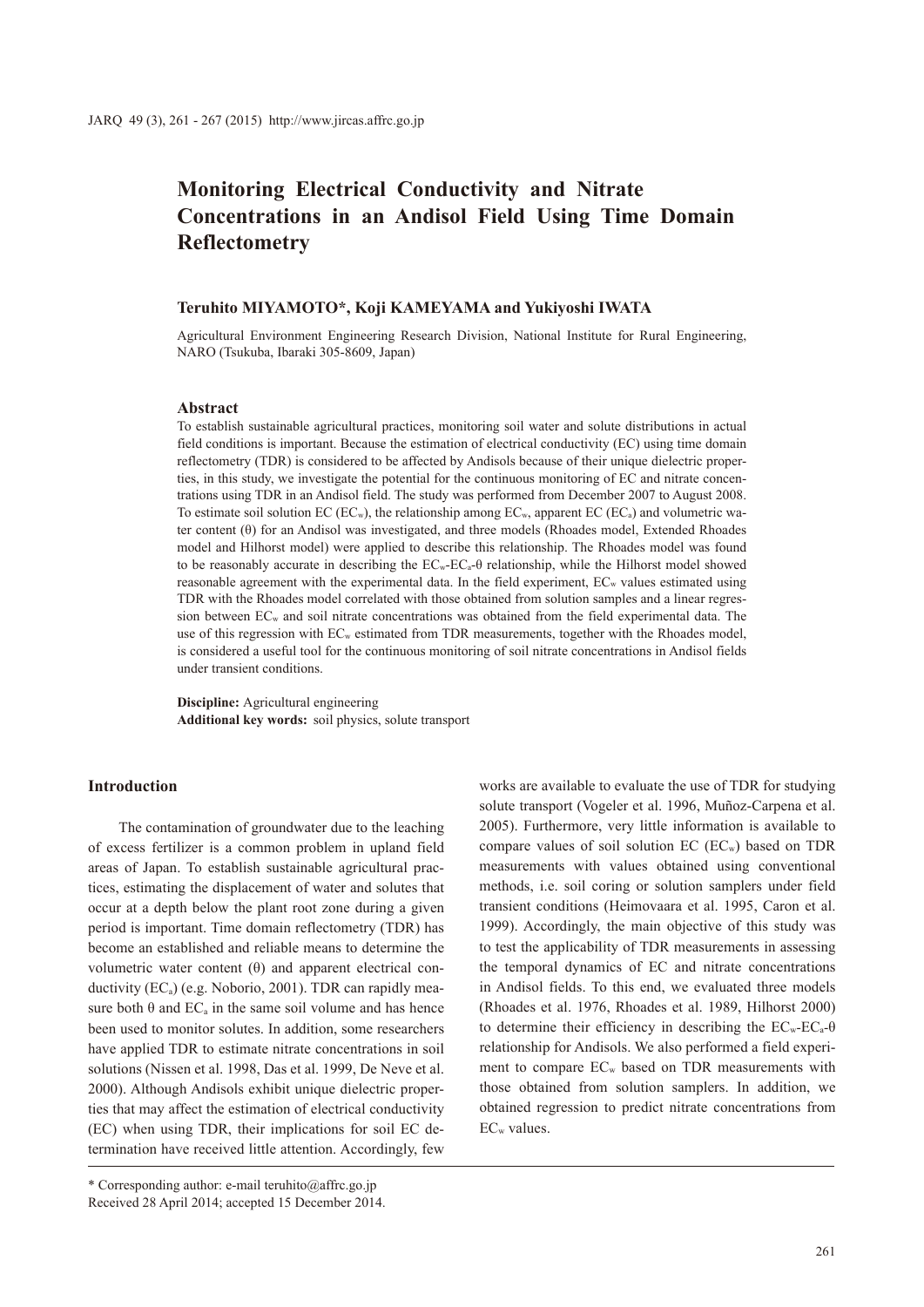# **Theoretical background**

Rhoades et al. (1976) presented a simple conceptual model relating  $EC_a$  and  $EC_w$  as follows:

$$
EC_a = T\theta EC_w + EC_s \tag{1}
$$

where *T* is interpreted as the soil-specific transmission coefficient to account for changes in tortuosity within the electrical current flow path in relation to changes in soil wetness, and ECs is the surface conductivity of soil particles. The transmission coefficient is often characterized as a function of  $\theta$ , i.e.  $T(\theta) = a\theta + b$ , with *a* and *b* being constants for a given soil (Rhoades et al. 1976). Although this model appeals in its simplicity for many practical applications, it delivers a curvilinear relationship between  $EC_a$  and  $EC_w$  at a low range of  $EC_w$  (Shainberg et al. 1980).

When  $EC_w$  is less than 2-4 dS m<sup>-1</sup>, Rhoades et al. (1989) extended their former conceptual model to account for mobile, continuous and immobile, discontinuous aqueous phases, and also allowed for different parallel and series solid-liquid conducting pathways. They referred to three conducting paths acting in parallel: (1) alternating layers of series-coupled solid-liquid pathways, (2) solid element pathways and (3) continuous liquid element pathways. They claimed that the contribution of the solid element pathway is negligible because the soil structure does not allow sufficient direct particle-to-particle contact, and thus proposed a simplified two-pathway model (the Extended Rhoades model) as follows:

$$
EC_a = \left[ \frac{(\theta_s + \theta_{ws})^2 EC_{ws}EC_s}{\theta_s EC_{ws} + \theta_{ws}EC_s} \right] + (\theta - \theta_{ws}) EC_{wc}
$$
 (2)

where  $EC_{ws}$  and  $EC_{wc}$  are the specific electrical conductivities of the soil water in a series-coupling with solid particles and separate continuous conductance elements, respectively, and  $\theta_s$  and  $\theta_{ws}$  are the volumetric fractions of the solid phase and the volumetric water content of the series-coupled solid-liquid element, respectively.

Hilhorst (2000) developed a novel method for direct estimation of ECw from measurements of the dielectric permittivity of soil,  $\varepsilon_a$  and EC<sub>a</sub>, as follows:

$$
EC_{w} = \frac{\varepsilon_{p} EC_{a}}{\varepsilon_{a} - \varepsilon_{0}}
$$
 (3)

where  $\varepsilon_p$  is the dielectric permittivity of the soil solution (≈81), and  $\varepsilon_0$  is the dielectric permittivity of soil at EC<sub>a</sub> = 0. For a capacitance sensor, values between 1.9 and 7.6 for  $\varepsilon_0$ have been reported (Hilhorst 2000).

### **Materials and Methods**

#### **1. Calibration experiment**

Soil samples were obtained from an experimental field at the National Institute for Rural Engineering in Tsukuba, Japan. The soil at this site is an Andisol (Typic hydrudand); its physical and chemical properties are listed in Table 1. The soil profile was divided into two layers: surface and subsurface layers at a depth of 0.5 m, hence the soil samples were obtained from the surface and a depth of 0.6 m. The samples were washed with three pore volumes of distilled water, air-dried and then passed through a 2-mm sieve.

The  $EC_w-EC_a-0$  relationships were examined on 40 hand-packed soil columns, with four levels of  $\theta$  at 0.35, 0.40, 0.50 and  $0.60 \text{ m}^3 \text{ m}^{-3}$  and six levels of KCl solutions at 0.5, 1.0, 2.0, 3.0, 4.0 and 7.0 dS m-1 for topsoil, and with four levels of θ at 0.35, 0.40, 0.50 and 0.60 m<sup>3</sup> m<sup>-3</sup> and four levels of KCl solutions at 1.0, 3.0, 5.0 and 7.0 dS  $m^{-1}$ for subsoil. Each soil sample was packed as uniformly as possible into an acrylic cylinder (62.8 mm in diameter and 130 mm high) up to a height of 110 mm.  $\varepsilon_a$  and EC<sub>a</sub> were measured using a TDR cable tester (Tektronix 1502B). For all measurements, the same three-rod TDR probe (3 mm in diameter and 100 mm long with a 15 mm space between the center and outer rods) was used, and this was inserted vertically into the soil column. Waveform analysis was performed using the WinTDR waveform analysis software (Or et al. 1997), which allows automated TDR control, data acquisition and waveform analysis. Using an electronic balance,  $\theta$  was measured by weighing the soil samples gravimetrically, and the relationship between εa and θ was obtained by fitting the experimental data as follows:

$$
\theta = -0.4 \times 10^{-4} \varepsilon_a^2 + 1.05 \times 10^{-2} \varepsilon_a + 2.34 \times 10^{-1}
$$
 (4)

Soil solution was obtained by centrifuging the soil sample at 6000 rpm for 30 min to measure  $EC_w$ . The EC of the soil solution was then measured using the EC metre.

The obtained  $EC_w-EC_a-0$  relationship was fitted using three models (Eqs. (1)-(3)). To estimate the parameters for each of the models, the nonlinear least-squares optimization was applied. For Eq. (2), following Rhoades et al. (1989), the  $EC_w$  was estimated assuming  $EC_{ws} = EC_{wc}$  (= $EC_w$ ).

# **2. Field experiment**

A field experiment was performed from 17 December, 2007 to 31 August, 2008. The experimental field measured  $10 \times 10$  m. On 25 December, 2007, the field was fertilized with a compound fertilizer (200 kg N/ha, 87 kg P/ha and 166 kg K/ha), and the ground surface was then maintained in an unplanted condition throughout the field experiment.

Three-rod TDR probes (3 mm in diameter and 100 mm long with 15 mm space between the center and outer rods)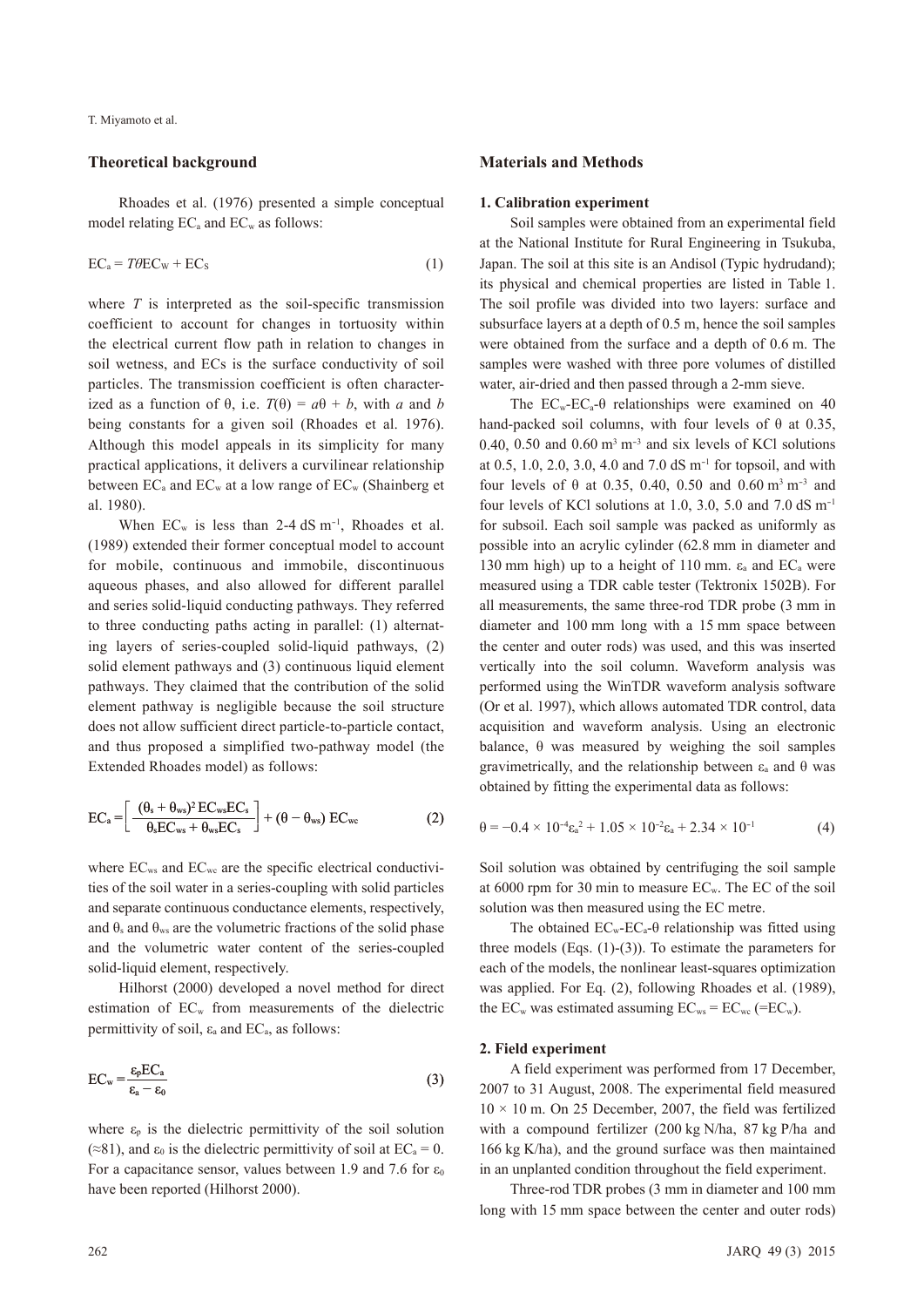|         | Bulk density<br>$(g \text{ cm}^{-3})$ | $K_s$ * <sup>1</sup><br>$(mm h^{-1})$ | $pH(H_2O)*2$ | $T-C^{*3}$<br>$\binom{0}{0}$ | $T-N^{*4}$<br>$\binom{0}{0}$ | $CEC^{*5}$<br>$\pmod{kg^{-1}}$ |
|---------|---------------------------------------|---------------------------------------|--------------|------------------------------|------------------------------|--------------------------------|
| Topsoil | 0.71                                  | 126                                   | 6.2          | 4.3                          | 0.4                          | 22.2                           |
| Subsoil | 0.63                                  | 108                                   | 6.3          | 2.0                          | 0.4                          | 17.4                           |

**Table 1. Physical and chemical properties of soils obtained at the experimental site**

\*1 Saturated hydraulic conductivity

 $*2$  Soil: solution = 5 g:25 mL

\*3 Total carbon

\*4 Total nitrogen

\*5 Cation exchange capacity

were horizontally installed into pit faces at three locations and at three depths (0.2, 0.4 and 0.6 m respectively). The TDR probes were connected to a cable tester (Tektronix 1502B) through a multiplexer (SDMX50, Campbell Scientific). A copper-constantan thermocouple was installed in the central pit at each of the three depths to compensate for the soil temperature when measuring ECa.

The suction cup apparatus used to sample the soil solution comprised a porous cup attached to a sampling tube, connective tubing, a sample bottle, a manifold for multiple suction cups and a vacuum source. The suction cups were buried at the same three depths at which the TDR probes were buried, but at two separate locations between the three pits. The  $\varepsilon_a$ ,  $EC_a$  and soil temperature data were recorded hourly throughout the field experimental period and  $\varepsilon_a$ values were converted to θ using the calibration function (Eq. (4)) previously obtained for this Andisol. For temperatures other than  $25^{\circ}$ C, we adjusted the EC<sub>a</sub> values for the temperature effect by multiplying them with a temperature correction factor based on previous work by Heimovaara et al. (1995)

$$
f_T = \frac{1}{1 + 0.019 (T - 25)}
$$
\n<sup>(5)</sup>

where T is the soil temperature. The soil solution was sampled once to three times a month during the field experiment by applying suction of 50-70 kPa. To establish site-specific regression for predicting soil nitrate concentrations, EC and nitrate concentrations of the soil solution were measured using an EC metre (Horiba, Twin EC metre B-173) and ion chromatography (Dionex, ICS-1500), respectively.

# **Results and Discussion**

### **1. Laboratory calibration**

The TDR-measured  $EC_a$  was plotted against  $EC_w$ (which was measured using the EC metre in the extracted solution) (Fig. 1). The results show a linear relationship be-

tween  $EC_a$  and  $EC_w$  from 0.5 to 3.0 dS m<sup>-1</sup> at each  $\theta$ . In addition, the data obtained for topsoil and subsoil are similar. These results may indicate that the  $EC_w-EC_a-θ$  relationship for an Andisol is insensitive to bulk density.

Results related to fitting the experimental data to the three models  $(Eng. (1)-(3))$  are also shown in Fig. 1. The  $EC_w-EC_a-θ$  relationship determined by both the Rhoades model (Eq. (1)) and the extended Rhoades model (Eq. (2)) correlated well with the experimental data (Table 2). Because of the linear relationship between  $EC_a$  and  $EC_w$  in a narrow  $EC_w$  range (0.5-3.0 dS m<sup>-1</sup>), the difference between the models was small. Accordingly, a simple Rhoades model is considered sufficiently accurate to describe the  $EC_w-EC_a-θ$  relationship for this specific soil with a narrow ECw range. Muñoz-Carpena et al. (2005) also found that the Rhoades model yielded the best results for predicting  $EC<sub>w</sub>$ in a volcanic soil.

The  $EC_w-EC_a-0$  relationship calculated by the Hilhorst model (Eq. (3)) also proved reasonable. Within this model,  $\varepsilon_0$  was the only parameter calculated from the relationship between  $EC_a$  and  $\varepsilon_a$ , and in this study, the values of  $\varepsilon_0$  were found to be 9.5 and 10.5 for topsoil and subsoil, respectively. Ochiai and Noborio (2003) used  $\varepsilon_0 = 9$  for EC<sub>w</sub> calculations from the TDR-based  $EC_a$  and  $\varepsilon_a$  in an Andisol field. These  $\varepsilon_0$  values for Andisols exceed those for other soils (between 1.9 and 7.6) (Hilhorst 2000). In Japan, the  $\varepsilon_0$ values for Andisols are likely to be approximately 10.

#### **2. Field water and thermal regime**

Fig. 2 shows the temporal changes in the dailyaveraged  $θ$  and soil temperatures at various depths.  $θ$  is observed to remain high from January to mid-April at every depth, which is attributable to the frequent occurrence of minimal rainfall and the scarce evapotranspiration during this period. In contrast, there was a distinct decrease in the values of θ detected from mid-April to mid-May and from the beginning of July to mid-August because of the lack of rainfall during these periods. The soil temperature at depths of 0.2, 0.4 and 0.6 m respectively remained below 10°C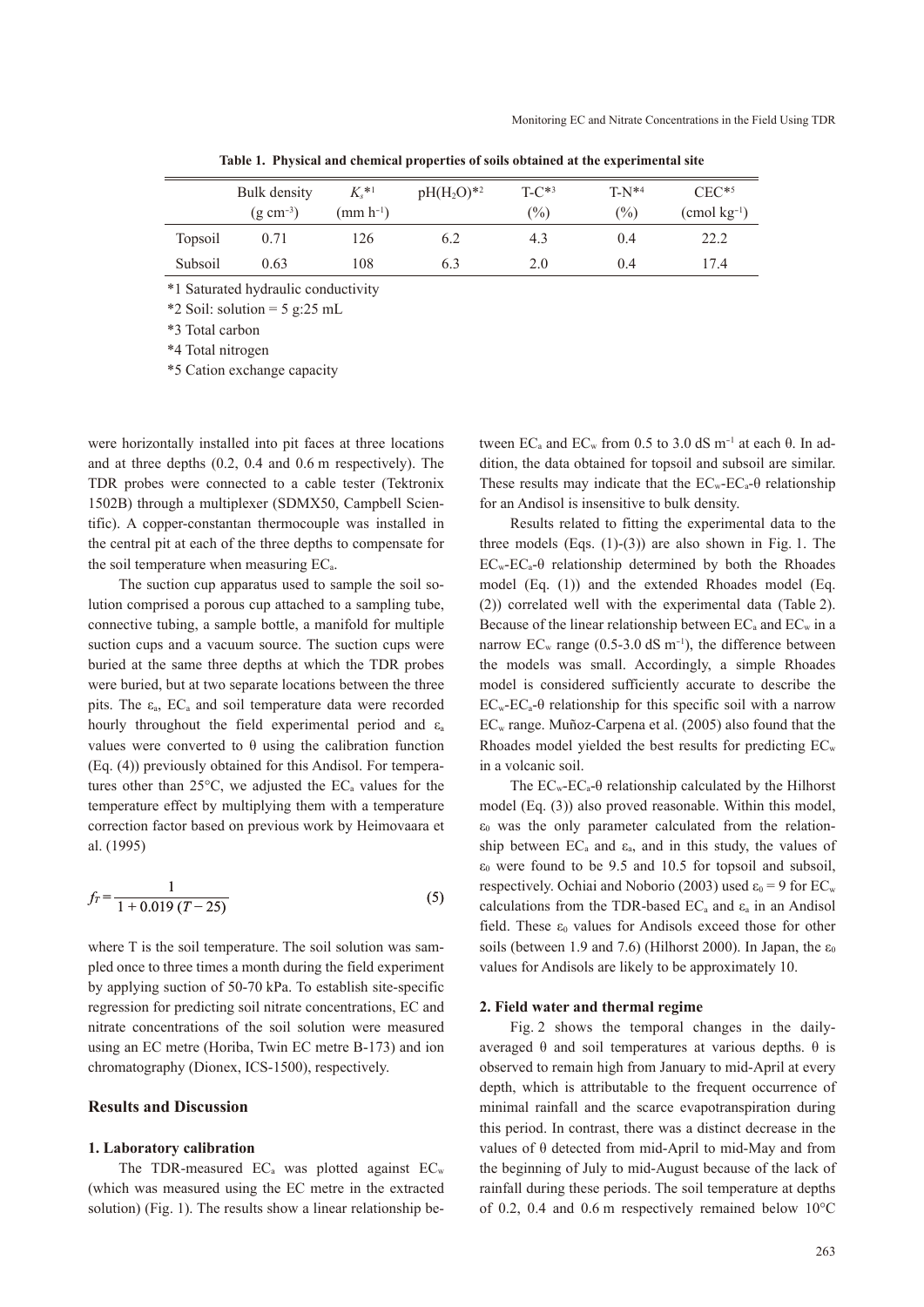

**Fig. 1. TDR-measured bulk soil electrical conductivity vs. electrical conductivity of the soil solution measured using an EC metre for different water contents of an Andisol. (a) Rhoades model, (b) Extended Rhoades model and (c) Hilhorst model. The solid and dashed curves are the fitted relationships for topsoil and subsoil, respectively**

from December to the end of March, from December to the beginning of April and from December to mid-April, respectively. In addition, the soil temperature at depths of 0.2 and 0.4 m exceeded 20°C from June to August.

## **3. TDR estimates of field ECw**

ECw values estimated using TDR with the Rhoades model (Eq. (1)) resembled those obtained from the soil solution samples using the suction cups (Fig. 3) and a distinct breakthrough at a depth of 0.2 m was observed in both measured and estimated EC<sub>w</sub> values. However, solute transport detected using TDR was earlier than that using the suction cups. Caron et al. (1999) also reported that tracer movements detected using TDR were earlier than that using suction cups and pointed out that the differences in the tracer movements were probably related to the larger sampling volume used with the TDR than with the suction cups. This volume enabled TDR to detect an early preferential flow because the probes used integrate a larger volume. However, at a depth of 0.4 m, the TDR estimates exhibited a magnitude and pattern resembling that of the solution samples obtained with suction cups. Although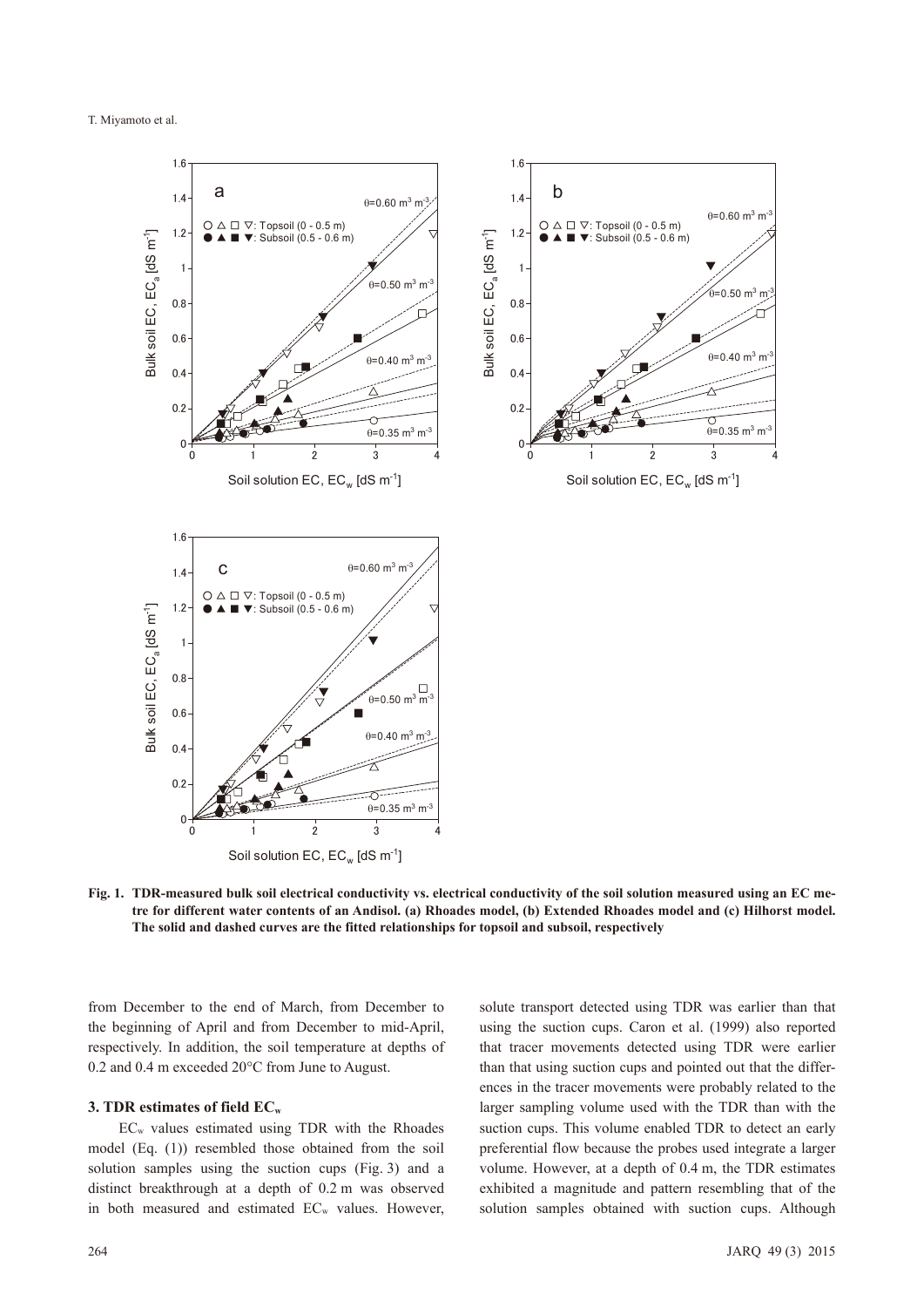| Model                  | Parameter                    | Topsoil  | Subsoil  |
|------------------------|------------------------------|----------|----------|
| Rhoades model          | a                            | 1.723    | 1.540    |
|                        | b                            | $-0.486$ | $-0.341$ |
|                        | $EC_s$ [dS m <sup>-1</sup> ] | 0.020    | 0.011    |
|                        | RMSE $[dS m^{-1}]$           | 0.033    | 0.023    |
| Extended Rhoades model | $\theta_{ws}$                | 0.31     | 0.30     |
|                        | $\theta_{s}$                 | 0.28     | 0.25     |
|                        | $EC_s$ [dS m <sup>-1</sup> ] | 0.027    | 0.042    |
|                        | RMSE $[dS \, m^{-1}]$        | 0.023    | 0.034    |
| Hilhorst model         | $\varepsilon_0$              | 9.5      | 10.5     |
|                        | RMSE [dS $m^{-1}$ ]          | 0.065    | 0.046    |

**Table 2. Best-fit parameters for the Rhoades, extended Rhoades and Hilhorst models**



**Fig. 2. Volmetric water content measured at depths of 0.2, 0.4 and 0.6 m at three TDR locations, and soil temperatures measured at depths of 0.2, 0.4 and 0.6 m**



**Fig. 3. Electrical conductivity of the soil solution (ECw) at 25 ºC calculated from TDR measurements compared with values obtained from the soil solution extracted using suction cups (SC\_1 and SC\_2)**

TDR detected a gradual increase of  $EC_w$  at a depth of 0.6 m from mid-April to mid-May, the amounts measured using the suction cups did not correspond well with this result after mid-April. This discrepancy was considered attributable to the fact that more rain fell after mid-April (Fig. 2), and excessive percolation through the backfilled hole of the suction cups would have probably diluted the soil solution, thereby delivering a lower value of  $EC_w$  when using the suction cups compared with that estimated using TDR after mid-April.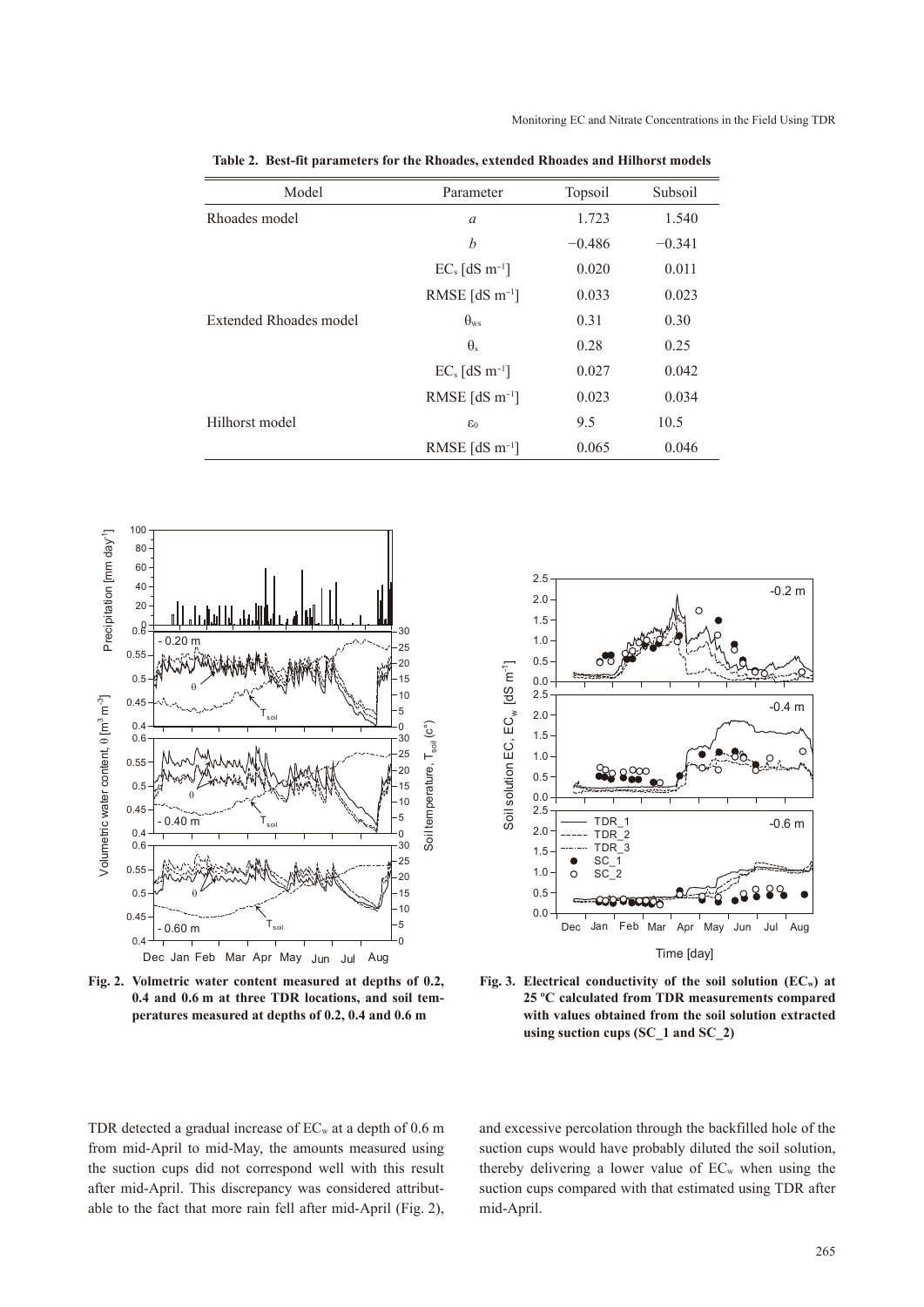# **4. Monitoring field nitrate concentrations**

In Fig. 4, the scattered plots show the potential of using  $EC_w$  combined with site-specific regression to predict soil nitrate-nitrogen  $(NO<sub>3</sub>-N)$  concentrations, and the results correlate relatively well to changes in ECw. Although this regression resembles the regressions reported in previous works (Nissen et al. 1998, De Neve et al. 2000, Noborio 2005), the regression gradient is slightly lower than the regression gradients reported by these previous studies, which is considered attributable to the presence of various ions in the soil solution. Fig. 5 shows results predicting soil NO<sub>3</sub>-N concentrations using the TDR measurements, where reasonable agreement can be observed between  $NO<sub>3</sub>-N$ concentrations using both TDR and the solution samplers. These results suggest that the TDR measurements and the Rhoades model can provide useful tools for the continuous monitoring of soil NO<sub>3</sub>-N concentrations in Andisol fields under transient conditions.

### **Conclusion**

Andisols differ from other soils in their dielectric properties, thereby affecting the estimation of EC using TDR. In this study, we investigated the  $EC_w-EC_a-θ$  relationship for an Andisol and assessed the use of three models in describing these relationships. Using a soil specific  $ε_a - θ$ relationship, the simple Rhoades model proved adequately accurate in describing the  $EC_w-EC_a-0$  relationship, while the Hilhorst model showed reasonable agreement with the experimental data. In the field experiment,  $EC_w$  values estimated using TDR with the Rhoades model showed reasonable agreement with those obtained from solution samplers. In addition, a linear regression between  $EC_w$  and  $NO_3-N$ concentrations was obtained from the field experimental



**Fig. 4. Scattered plot of soil nitrate-nitrogen (NO3-N) concentrations as a function of soil solution electrical conductivity. Linear regressions obtained in previous studies are also shown**

data. Using a combination of this regression with the  $EC<sub>w</sub>$ estimated from the TDR measurements and the Rhoades model is considered to provide a useful tool for monitoring soil NO<sub>3</sub>-N concentrations in Andisol fields under transient conditions.

# **References**

- Caron, J. et al. (1999) Field bromide transport under transientstate: Monitoring with time domain reflectometry and porous cup. *Soil Science Society of America Journal*, **63**, 1544-1553.
- Das, B. S. et al. (1999) Nitrate concentrations in the root zone estimated using time domain reflectometry. *Soil Science Society of America Journal*, **63**, 1561-1570.
- De Neve, S. et al. (2000) Using time domain reflectometry for monitoring mineralization of nitrogen from soil organic matter. *European Journal of Soil Science*, **51**, 295-304.
- Heimovaara, T. J. (1995) Assessing temporal variations in soil water composition with time domain reflectometry. *Soil Science Society of America Journal*, **59**, 689-698.
- Hilhorst, M.A. (2000) A pore water conductivity sensor. *Soil Science Society of America Journal*, **64**, 1922-1925.
- Muñoz-Carpena, R. et al. (2005) TDR estimation of electrical conductivity and saline solute concentration in a volcanic soil. *Geoderma*, **124**, 399-413.
- Nissen, H. H. et al. (1998) Time domain reflectometry measurements of nitrate transport in manure-amended soil. *Soil*



**Fig. 5. Nitrate-nitrogen (NO3-N) concentrations estimated from the TDR measurements compared with values obtained from soil solution extracted using suction cups (SC\_1 and SC\_2)**